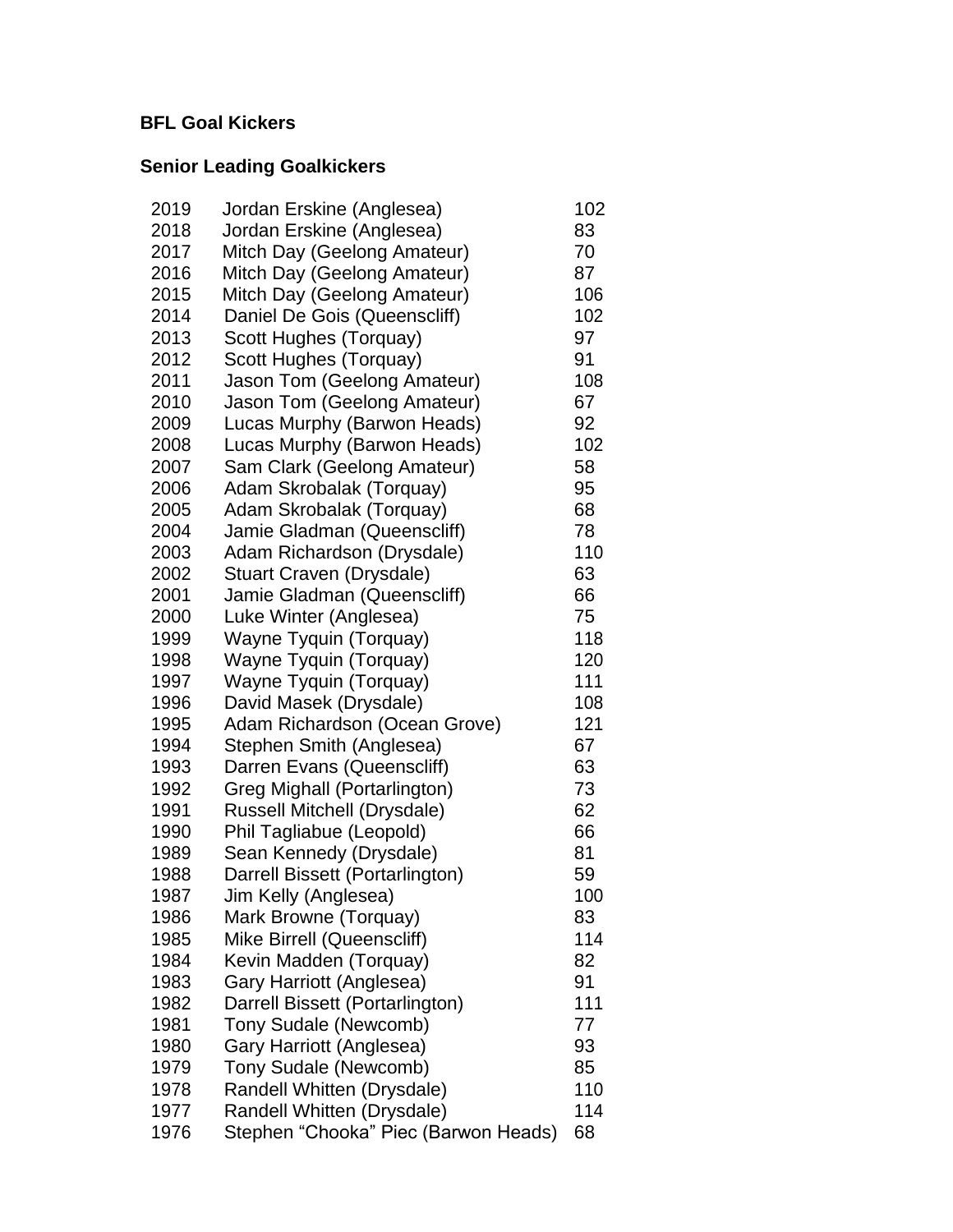| 1975 | Ray King (Portarlington)                | 83. |
|------|-----------------------------------------|-----|
| 1974 | Stephen "Chooka" Piec (Barwon Heads) 57 |     |
| 1973 | Stephen "Chooka" Piec (Barwon Heads) 77 |     |
| 1972 | Stephen "Chooka" Piec (Barwon Heads) 90 |     |

# **Reserves Leading Goalkickers**

| 2017 | <b>Simon Scott (Drysdale)</b>   | 45  |
|------|---------------------------------|-----|
| 2016 | Daniel Grose (Geelong Amateur)  | 47  |
| 2015 | Simon Scott (Drysdale)          | 67  |
| 2014 | Adam Coulter (Geelong Amateur)  | 88  |
| 2013 | Jack Vince (Geelong Amateur)    | 40  |
| 2012 | Daniel Freeman (Ocean Grove)    | 59  |
| 2011 | Ryan Eddy (Anglesea)            | 64  |
| 2010 | Nathan Hildebrand (Drysdale)    | 62  |
| 2009 | Ryan Eddy (Anglesea)            | 79  |
| 2008 | Brody Donald (Anglesea)         | 65  |
| 2007 | Thomas McKeegan (Drysdale)      | 53  |
| 2006 | Josh Blair (Torquay)            | 74  |
| 2005 | <b>Ellery Collins (Torquay)</b> | 56  |
| 2004 | Toby Welk (Drysdale)            | 40  |
| 2003 | <b>Ellery Collins (Torquay)</b> | 55  |
| 2002 | Brendan Monahan (Queenscliff)   | 46  |
| 2001 | Kane Harding (Drysdale)         | 42  |
| 2000 | Brett Hampson (Anglesea)        | 37  |
| 1999 | Paul Vigilante (Newcomb)        | 69  |
| 1998 | Shay Goosen (Torquay)           | 79  |
| 1997 | Andrew Sutton (Ocean Grove)     | 50  |
| 1996 | Rodney Maher (Anglesea)         | 46  |
| 1995 | Darren Franken (Ocean Grove)    | 63  |
| 1994 | Darren Franken (Ocean Grove)    | 102 |
| 1993 | Darren Franken (Ocean Grove)    | 47  |
| 1992 | Stephen Maul (Portarlington)    | 66  |
| 1991 | Trevor Rawson (Drysdale)        | 44  |
| 1990 | Trevor Rawson (Drysdale)        | 65  |
| 1989 | Russell Lucas (Drysdale)        | 50  |
| 1988 | Glen Bartle (Leopold)           | 51  |
| 1987 | Paul Coles Torquay)             | 51  |
| 1986 | Glenn Bartle (Leopold)          | 86  |
| 1985 | Rod Stonehouse (Drysdale)       | 71  |
| 1984 | Rod Stonehouse (Drysdale)       | 77  |
| 1983 | Rod Stonehouse (Drysdale)       | 59  |
| 1982 | Rod Stonehouse (Drysdale)       | 68  |
| 1981 | Des Harris (Newcomb)            | 47  |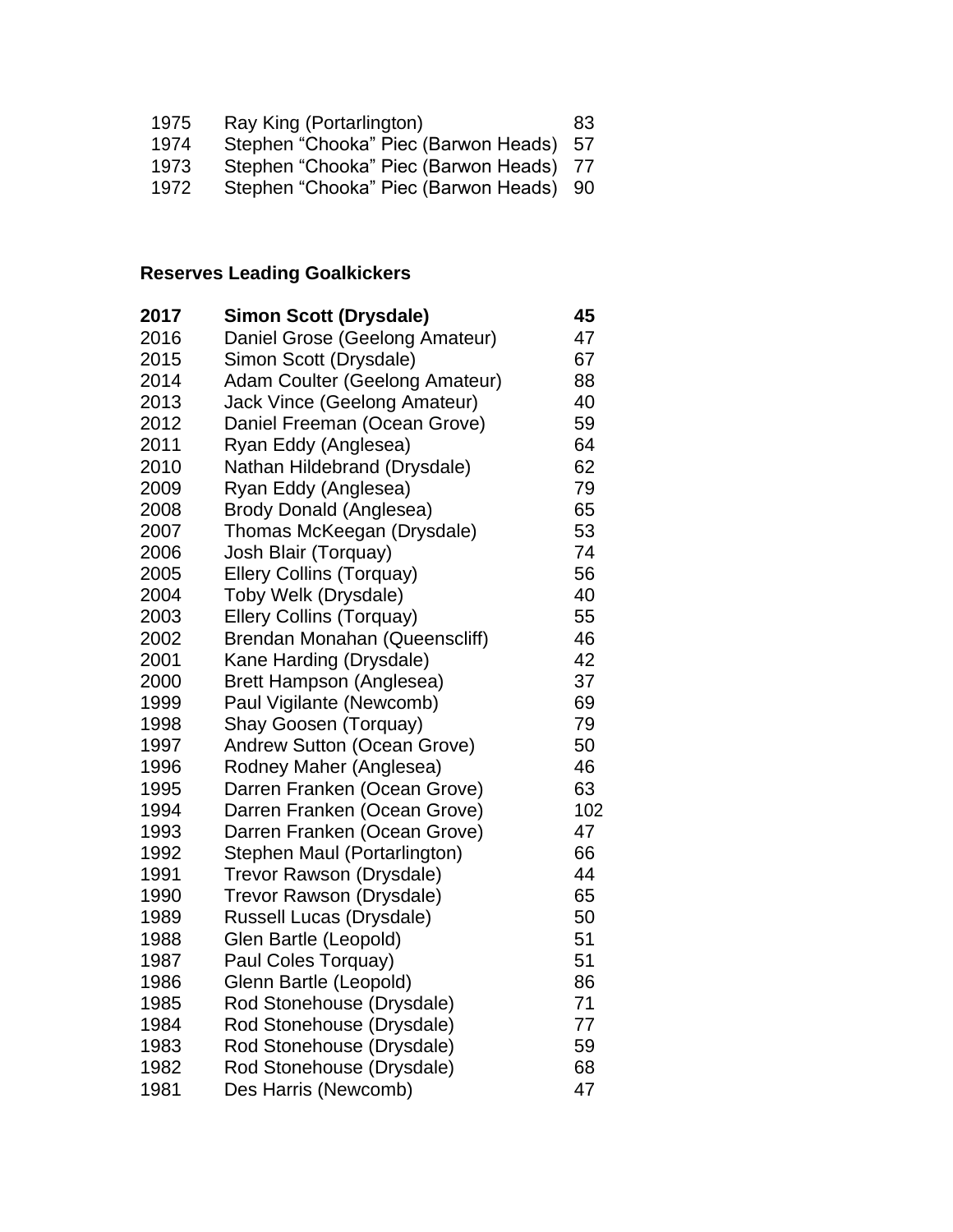| Steven Turner (Newcomb)            | 74 |
|------------------------------------|----|
| Steven Turner (Newcomb)            | 97 |
| Chris Broom (Portarlington)        | 39 |
| Chris Williams (Portarlington)     | 42 |
| <b>Robert Clarke (Queenscliff)</b> | 40 |
| Ross Stonehouse (Drysdale)         | 69 |
| Ray Gourlay (Ocean Grove)          | 51 |
| Glen Pyle (Ocean Grove)            | 44 |
| Jim Alford (Winchelsea)            | 52 |
| Ivan Ross (Torquay)                | 49 |
|                                    |    |

# **Under 18 Leading Goalkickers**

| 2010 | Tommy Henderson (Torquay)          | 73  |
|------|------------------------------------|-----|
| 2009 | Tom Grbac (Ocean Grove)            | 54  |
| 2008 | Scott Hughes (Torquay)             |     |
| 2007 | <b>Bradley MacKenzie (Torquay)</b> | 49  |
| 2006 | Rhand Watson (Torquay)             | 75  |
| 2005 | Matthew Murfitt (Torquay)          | 55  |
| 2004 | Matthew Jackson (Geelong Amateur)  | 50  |
| 2003 | Clinton Bamford (Modewarre)        | 56  |
| 2002 | David Cameron (Ocean Grove)        | 62  |
| 2001 | Joshua Lalic (Torquay)             | 61  |
| 2000 | Joshua Logan (Geelong Amateur)     | 90  |
| 1999 | Matthew Collishaw (Ocean Grove)    | 70  |
| 1998 | Ryan Evans (Anglesea)              | 69  |
| 1997 | Christian Robertson (Anglesea)     | 75  |
| 1996 | Glen O'Shannessy (Torquay)         | 52  |
| 1995 | Matthew Chambers (Drysdale)        | 65  |
| 1994 | Damien Biemans (Newcomb)           | 54  |
| 1993 | <b>Brett Hickey (Drysdale)</b>     | 72  |
| 1992 | Matthew McTaggart (Ocean Grove)    | 103 |
| 1991 | Paul Vigilante (Newcomb)           | 71  |
| 1990 | Adrian Salter (Newcomb)            | 106 |
| 1989 | Sam Murray (Ocean Grove)           | 95  |
| 1988 | Peter Cullen (Ocean Grove)         | 50  |
| 1987 | Simon Findlay (Anglesea)           | 104 |
| 1986 | Dean Coltish (Queenscliff)         | 63  |
| 1985 | <b>Steve Clark (Queenscliff)</b>   | 46  |
| 1984 | Trevor Cooke (Newcomb)             | 38  |
| 1983 | Michael Kenny (Newcomb)            | 49  |
| 1982 | Craig Kerr-Nelson (Newcomb)        | 55  |